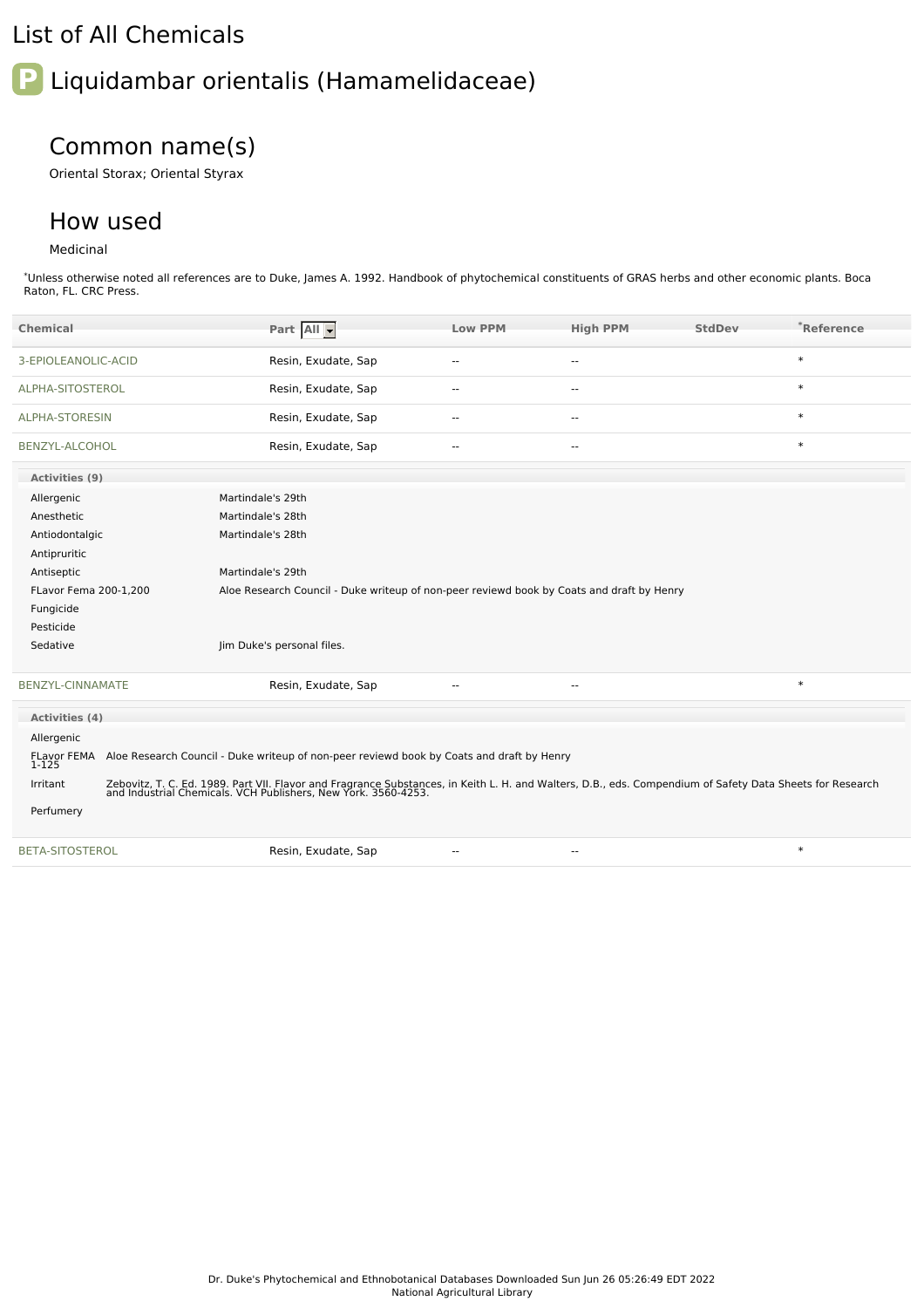| <b>Activities (47)</b>                                         |                                                                                                                                                                                                                                                                    |         |          |        |        |
|----------------------------------------------------------------|--------------------------------------------------------------------------------------------------------------------------------------------------------------------------------------------------------------------------------------------------------------------|---------|----------|--------|--------|
| Androgenic                                                     |                                                                                                                                                                                                                                                                    |         |          |        |        |
| Angiogenic                                                     |                                                                                                                                                                                                                                                                    |         |          |        |        |
| Anorexic                                                       | Martindale's 28th                                                                                                                                                                                                                                                  |         |          |        |        |
| Antiadenomic                                                   | Merck 11th Edition                                                                                                                                                                                                                                                 |         |          |        |        |
| Antiandrogenic                                                 | Malini, T. and Vanithakumari, G. 1989. Rat Toxicity Studies With B-Sitosterol. Journal of Ethnopharmacology, 28: 221-234, 1990.                                                                                                                                    |         |          |        |        |
| Antibacterial                                                  | Recently became Internat. J. Crude Drug Res. 28(1,2,3,4):1990, page 155.                                                                                                                                                                                           |         |          |        |        |
| Anticancer (Breast)                                            | Madhavi, D. L., Bomser, J., Smith, M., Singletary, K. 1998. Isolation of Bioactive Constituents from Vaccinium myrtillus (Bilberry) Fruits and Cell Cultures. Plant Sci., 131(1): 95-103.                                                                          |         |          |        |        |
| Anticancer (Cervix)                                            |                                                                                                                                                                                                                                                                    |         |          |        |        |
| Anticancer (Lung)                                              |                                                                                                                                                                                                                                                                    |         |          |        |        |
| Antiedemic IC54=320 mg/kg orl                                  |                                                                                                                                                                                                                                                                    |         |          |        |        |
| Antiestrogenic                                                 | Malini, T. and Vanithakumari, G. 1989. Rat Toxicity Studies With B-Sitosterol. Journal of Ethnopharmacology, 28: 221-234, 1990.                                                                                                                                    |         |          |        |        |
| Antifeedant                                                    | Jacobson, M., Glossary of Plant-Derived Insect Deterrents, CRC Press, Inc., Boca Raton, FL, 213 p, 1990.                                                                                                                                                           |         |          |        |        |
| Antifertility                                                  | Malini, T. and Vanithakumari, G. 1989. Rat Toxicity Studies With B-Sitosterol. Journal of Ethnopharmacology, 28: 221-234, 1990.<br>Malini, T. and Vanithakumari, G. 1989. Rat Toxicity Studies With B-Sitosterol. Journal of Ethnopharmacology, 28: 221-234, 1990. |         |          |        |        |
| Antigonadotrophic<br>Antihyperlipoproteinaemic                 |                                                                                                                                                                                                                                                                    |         |          |        |        |
|                                                                | Jeffery B. Harborne and H. Baxter, eds. 1983. Phytochemical Dictionary. A Handbook of Bioactive Compounds from Plants. Taylor &<br>Frost, London. 791 pp.                                                                                                          |         |          |        |        |
| Antiinflammatory                                               |                                                                                                                                                                                                                                                                    |         |          |        |        |
| Antileukemic                                                   |                                                                                                                                                                                                                                                                    |         |          |        |        |
| Antilymphomic                                                  |                                                                                                                                                                                                                                                                    |         |          |        |        |
| Antimutagenic 250 ug/ml<br>Antiophidic 2.3 mg mus              | Economic & Medicinal Plant Research, 5: 363.                                                                                                                                                                                                                       |         |          |        |        |
| Antioxidant IC44=10 uM                                         |                                                                                                                                                                                                                                                                    |         |          |        |        |
| Antiprogestational                                             | Malini, T. and Vanithakumari, G. 1989. Rat Toxicity Studies With B-Sitosterol. Journal of Ethnopharmacology, 28: 221-234, 1990.                                                                                                                                    |         |          |        |        |
| Antiprostaglandin 30 mg/day/12                                 |                                                                                                                                                                                                                                                                    |         |          |        |        |
| wks                                                            |                                                                                                                                                                                                                                                                    |         |          |        |        |
| Antiprostatadenomic                                            | Merck 11th Edition                                                                                                                                                                                                                                                 |         |          |        |        |
| Antiprostatitic 10-20 mg 3<br>x/day/orl man                    |                                                                                                                                                                                                                                                                    |         |          |        |        |
| Antipyretic                                                    | Neuwinger, H. D. 1996. African Ethnobotany - Poisons and Drugs. Chapman & Hall, New York. 941 pp.                                                                                                                                                                  |         |          |        |        |
| Antitumor (Breast)                                             | Madhavi, D. L., Bomser, J., Smith, M., Singletary, K. 1998. Isolation of Bioactive Constituents from Vaccinium myrtillus (Bilberry) Fruits and Cell Cultures. Plant Sci., 131(1): 95-103.                                                                          |         |          |        |        |
| Antitumor (Cervix)                                             |                                                                                                                                                                                                                                                                    |         |          |        |        |
| Antitumor (Lung)                                               |                                                                                                                                                                                                                                                                    |         |          |        |        |
| Antiviral                                                      | Abid Ali Khan, M.M., Jain, D.C., Bhakuni, R.S., Zaim, M., and Thakur, R.S. 1991. Occurrence of some antiviral sterols in Artemisia annua.<br>Plant Science, 75: 161-165, 1991.                                                                                     |         |          |        |        |
|                                                                |                                                                                                                                                                                                                                                                    |         |          |        |        |
| Apoptotic<br>Artemicide LC50=110 ppm                           |                                                                                                                                                                                                                                                                    |         |          |        |        |
|                                                                | Jung, J.H., Pummangura, S., Chaichantipyuth, c., Patarapanich, C., and McLaughlin, J.L. 1989. Bioactive Constituents of Melodorum<br>fruticosum. Phytochemistry. 29(5): 1667-1670. 1990.                                                                           |         |          |        |        |
| Cancer-Preventive                                              | Stitt, P. A. Why George Should Eat Broccoli. Dougherty Co, Milwaukee, WI, 1990, 399 pp.                                                                                                                                                                            |         |          |        |        |
| Candidicide                                                    | Recently became Internat. J. Crude Drug Res. 28(1,2,3,4):1990, page 155.                                                                                                                                                                                           |         |          |        |        |
| Caspase-8-Inducer                                              |                                                                                                                                                                                                                                                                    |         |          |        |        |
| Estrogenic                                                     |                                                                                                                                                                                                                                                                    |         |          |        |        |
| Febrifuge                                                      | Neuwinger, H. D. 1996. African Ethnobotany - Poisons and Drugs. Chapman & Hall, New York. 941 pp.<br>Malini, T. and Vanithakumari, G. 1989. Rat Toxicity Studies With B-Sitosterol. Journal of Ethnopharmacology, 28: 221-234, 1990.                               |         |          |        |        |
| Gonadotrophic<br>Hepatoprotective                              |                                                                                                                                                                                                                                                                    |         |          |        |        |
| Hypocholesterolemic 2-6                                        | Martindale's 30th                                                                                                                                                                                                                                                  |         |          |        |        |
| g/man/day/orl<br>Hypocholesterolemic 9-3,330<br>mg/man/day/orl | Martindale's 28th                                                                                                                                                                                                                                                  |         |          |        |        |
| Hypoglycemic                                                   | Ivorra, M.D., Paya, M., and Villar, A. 1989. A Review of Natural Products and Plants as Potential Antidiabetic Drugs. Journal of<br>Ethnopharmacology, 27: 243-275, 1989.                                                                                          |         |          |        |        |
|                                                                |                                                                                                                                                                                                                                                                    |         |          |        |        |
| Hypolipidemic 2-6 g/day<br>Pesticide                           |                                                                                                                                                                                                                                                                    |         |          |        |        |
| Spermicide                                                     | Malini, T. and Vanithakumari, G. 1989. Rat Toxicity Studies With B-Sitosterol. Journal of Ethnopharmacology, 28: 221-234, 1990.                                                                                                                                    |         |          |        |        |
| Ubiquiot                                                       | Jeffery B. Harborne and H. Baxter, eds. 1983. Phytochemical Dictionary. A Handbook of Bioactive Compounds from Plants. Taylor &<br>Frost, London. 791 pp.                                                                                                          |         |          |        |        |
| Ulcerogenic 500 mg/kg ipr rat                                  |                                                                                                                                                                                                                                                                    |         |          |        |        |
| <b>BETA-STORESIN</b>                                           | Resin, Exudate, Sap                                                                                                                                                                                                                                                |         |          |        | $\ast$ |
| CINNAMIC-ACID                                                  | Resin, Exudate, Sap                                                                                                                                                                                                                                                | 20000.0 | 150000.0 | $-1.0$ | $\ast$ |
|                                                                |                                                                                                                                                                                                                                                                    |         |          |        |        |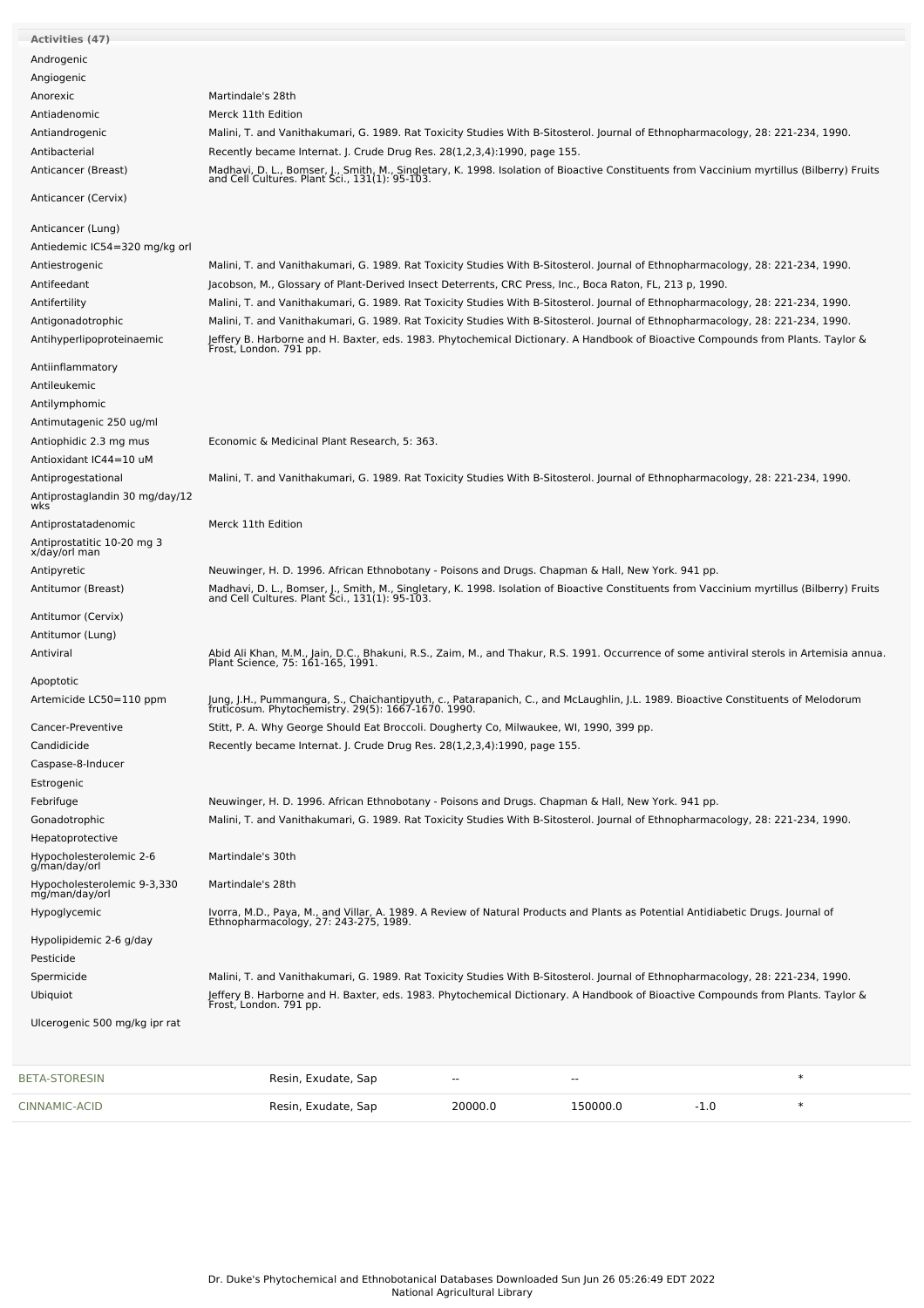| <b>Activities (18)</b> |                                     |                                                                                                                                                                                                                             |                                                                                                                                                                                                           |                |        |        |  |  |  |
|------------------------|-------------------------------------|-----------------------------------------------------------------------------------------------------------------------------------------------------------------------------------------------------------------------------|-----------------------------------------------------------------------------------------------------------------------------------------------------------------------------------------------------------|----------------|--------|--------|--|--|--|
| ug/ml (weak activity)  | Aldose-Reductase-Inhibitor 4        | Ichikawa, K., et al. 1991. Isolation and Structure Determination of Aldose Reductase Inhibitors from Traditional Thai Medicine, and<br>Syntheses of Their Derivatives. Sankyo Kenkyusho Nempo, 43: 99-110.                  |                                                                                                                                                                                                           |                |        |        |  |  |  |
| Allergenic             |                                     |                                                                                                                                                                                                                             |                                                                                                                                                                                                           |                |        |        |  |  |  |
| Anesthetic             |                                     |                                                                                                                                                                                                                             |                                                                                                                                                                                                           |                |        |        |  |  |  |
| Antibacterial          |                                     | Martindale's 28th                                                                                                                                                                                                           |                                                                                                                                                                                                           |                |        |        |  |  |  |
| Antiinflammatory       |                                     |                                                                                                                                                                                                                             |                                                                                                                                                                                                           |                |        |        |  |  |  |
| Antimutagenic          |                                     |                                                                                                                                                                                                                             | Economic & Medicinal Plant Research, 6: 235.<br>Jeffery B. Harborne and H. Baxter, eds. 1983. Phytochemical Dictionary. A Handbook of Bioactive Compounds from Plants. Taylor &<br>Frost, London. 791 pp. |                |        |        |  |  |  |
| Antispasmodic          |                                     |                                                                                                                                                                                                                             |                                                                                                                                                                                                           |                |        |        |  |  |  |
| Cancer-Preventive      |                                     | Stitt, P. A. Why George Should Eat Broccoli. Dougherty Co, Milwaukee, WI, 1990, 399 pp.                                                                                                                                     |                                                                                                                                                                                                           |                |        |        |  |  |  |
| Choleretic             |                                     |                                                                                                                                                                                                                             |                                                                                                                                                                                                           |                |        |        |  |  |  |
| Dermatitigenic         |                                     | Jeffery B. Harborne and H. Baxter, eds. 1983. Phytochemical Dictionary. A Handbook of Bioactive Compounds from Plants. Taylor &<br>Frost, London. 791 pp.                                                                   |                                                                                                                                                                                                           |                |        |        |  |  |  |
| FLavor FEMA 4-40       |                                     | Aloe Research Council - Duke writeup of non-peer reviewd book by Coats and draft by Henry                                                                                                                                   |                                                                                                                                                                                                           |                |        |        |  |  |  |
| Fungicide              |                                     |                                                                                                                                                                                                                             |                                                                                                                                                                                                           |                |        |        |  |  |  |
| Herbicide              |                                     |                                                                                                                                                                                                                             |                                                                                                                                                                                                           |                |        |        |  |  |  |
| Laxative               |                                     |                                                                                                                                                                                                                             |                                                                                                                                                                                                           |                |        |        |  |  |  |
| Lipoxygenase-Inhibitor |                                     |                                                                                                                                                                                                                             |                                                                                                                                                                                                           |                |        |        |  |  |  |
| Pesticide              |                                     |                                                                                                                                                                                                                             |                                                                                                                                                                                                           |                |        |        |  |  |  |
|                        | Tyrosinase-Inhibitor ID50=700<br>uM |                                                                                                                                                                                                                             |                                                                                                                                                                                                           |                |        |        |  |  |  |
| Vermifuge              |                                     |                                                                                                                                                                                                                             |                                                                                                                                                                                                           |                |        |        |  |  |  |
|                        |                                     |                                                                                                                                                                                                                             |                                                                                                                                                                                                           |                |        |        |  |  |  |
| CINNAMIC-ALCOHOL       |                                     | Resin, Exudate, Sap                                                                                                                                                                                                         |                                                                                                                                                                                                           |                |        | $\ast$ |  |  |  |
| <b>Activities (3)</b>  |                                     |                                                                                                                                                                                                                             |                                                                                                                                                                                                           |                |        |        |  |  |  |
| Allergenic             |                                     |                                                                                                                                                                                                                             |                                                                                                                                                                                                           |                |        |        |  |  |  |
| FEMA 3-<br>700         |                                     | Aloe Research Council - Duke writeup of non-peer reviewd book by Coats and draft by Henry                                                                                                                                   |                                                                                                                                                                                                           |                |        |        |  |  |  |
| Irritant               |                                     | Zebovitz, T. C. Ed. 1989. Part VII. Flavor and Fragrance Substances, in Keith L. H. and Walters, D.B., eds. Compendium of Safety Data Sheets for Research and<br>Industrial Chemicals. VCH Publishers, New York. 3560-4253. |                                                                                                                                                                                                           |                |        |        |  |  |  |
| CINNAMYL-CINNAMATE     |                                     | Resin, Exudate, Sap                                                                                                                                                                                                         | 50000.0                                                                                                                                                                                                   | 100000.0       | 1.0    | $\ast$ |  |  |  |
| Activities (1)         |                                     |                                                                                                                                                                                                                             |                                                                                                                                                                                                           |                |        |        |  |  |  |
| FLavor FEMA <1         |                                     | Aloe Research Council - Duke writeup of non-peer reviewd book by Coats and draft by Henry                                                                                                                                   |                                                                                                                                                                                                           |                |        |        |  |  |  |
| EO                     |                                     | Resin, Exudate, Sap                                                                                                                                                                                                         | 5000.0                                                                                                                                                                                                    | 10000.0        | $-1.6$ | $\ast$ |  |  |  |
| ETHANOL                |                                     | Resin, Exudate, Sap                                                                                                                                                                                                         | $\overline{a}$                                                                                                                                                                                            | $\overline{a}$ |        | $\ast$ |  |  |  |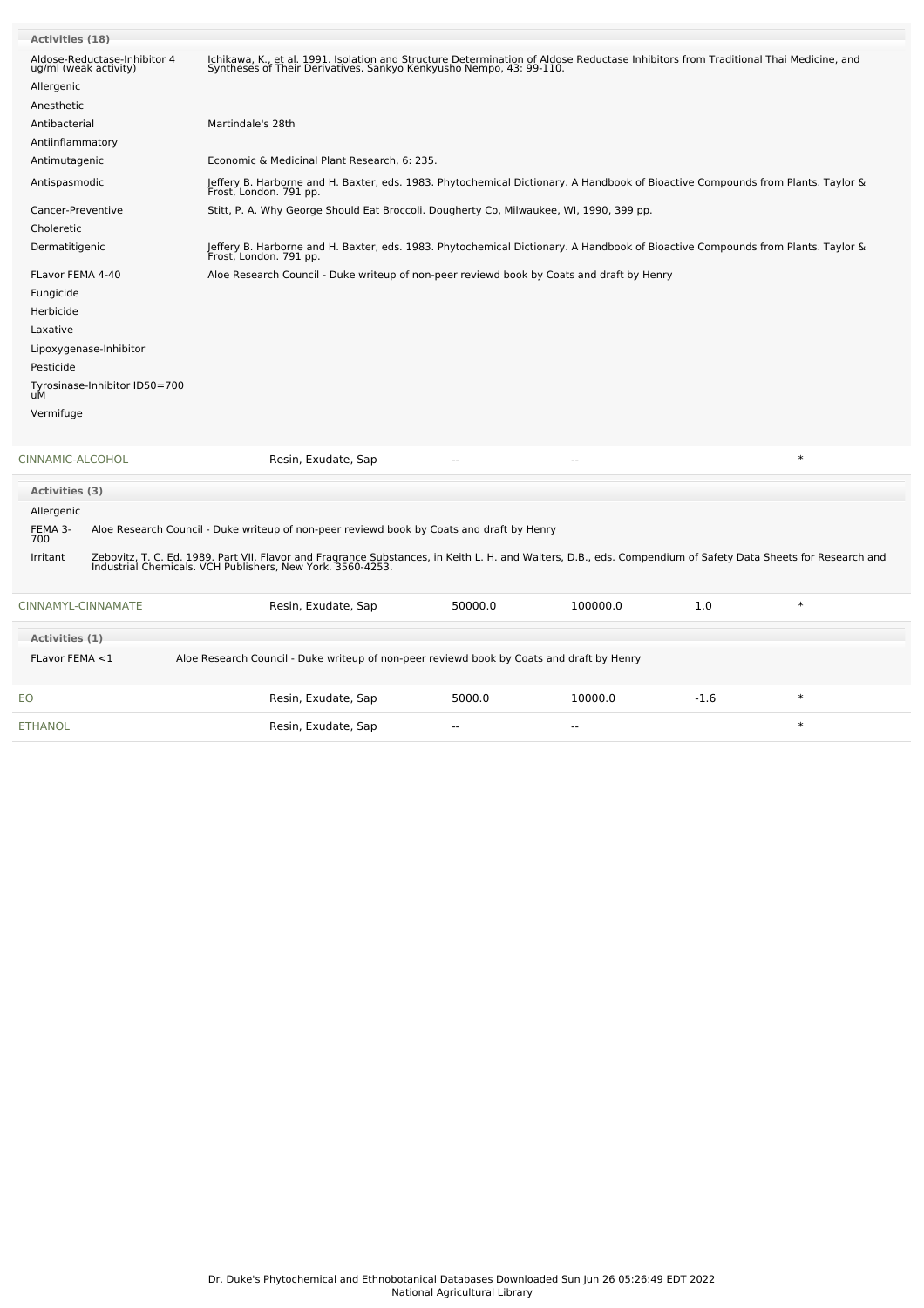| <b>Activities (24)</b>               |                                                                                                                                                                                                               |
|--------------------------------------|---------------------------------------------------------------------------------------------------------------------------------------------------------------------------------------------------------------|
| Allergenic                           |                                                                                                                                                                                                               |
| Anesthetic 4,000 orl<br>cat          | Borchard, R. E., Barnes, C. D., and Eltherton, L. G. 1991. Drug Dosage in Laboratory Animals: A Handbook. (3rd Ed.) The Telford Press, Inc., P. O.<br>Box 287, Caldwell NJ 07006.                             |
| Anesthetic 6,000 orl<br>rat          | Borchard, R. E., Barnes, C. D., and Eltherton, L. G. 1991. Drug Dosage in Laboratory Animals: A Handbook. (3rd Ed.) The Telford Press, Inc., P. O.<br>Box 287, Caldwell NJ 07006.                             |
| Anhydrotic                           | Martindale's 29th                                                                                                                                                                                             |
| Antiatherosclerotic                  |                                                                                                                                                                                                               |
| Antibacterial                        | Martindale's 28th                                                                                                                                                                                             |
| Antipruritic                         | Martindale's 28th                                                                                                                                                                                             |
| Antiseptic                           | Merck 11th Edition                                                                                                                                                                                            |
| <b>CNS-Depressant</b>                | Martindale's 28th                                                                                                                                                                                             |
| Expectorant                          | Schulz, V, Hansel, R and Tyler, VE. 1998. Rational Phytotherapy - A Physician's Guide to Herbal Medicine. 3rd ed. 1st English Edition. Translated by<br>Terry C. Telger. Springer Verlag, Heidelberg. 306 pp. |
| Hepatotoxic                          | Martindale's 29th                                                                                                                                                                                             |
| Hypertensive $>1$<br>drink/day       |                                                                                                                                                                                                               |
| Hypnotic<br>Antidote=Naloxone        | Martindale's 29th                                                                                                                                                                                             |
| Hypocalcemic 4,000<br>orl rat        | Borchard, R. E., Barnes, C. D., and Eltherton, L. G. 1991. Drug Dosage in Laboratory Animals: A Handbook. (3rd Ed.) The Telford Press, Inc., P. O.<br>Box 287, Caldwell NJ 07006.                             |
| Hypotensive 1<br>drink/day           |                                                                                                                                                                                                               |
| Mucotropic                           | Schulz, V, Hansel, R and Tyler, VE. 1998. Rational Phytotherapy - A Physician's Guide to Herbal Medicine. 3rd ed. 1st English Edition. Translated by<br>Terry C. Telger. Springer Verlag, Heidelberg. 306 pp. |
| Neurolytic                           | Merck 11th Edition                                                                                                                                                                                            |
| Pesticide                            |                                                                                                                                                                                                               |
| Rubefacient                          | Martindale's 29th                                                                                                                                                                                             |
| Sclerosant                           | Martindale's 29th                                                                                                                                                                                             |
| Surfactant                           | Schulz, V, Hansel, R and Tyler, VE. 1998. Rational Phytotherapy - A Physician's Guide to Herbal Medicine. 3rd ed. 1st English Edition. Translated by<br>Terry C. Telger. Springer Verlag, Heidelberg. 306 pp. |
| Teratogenic 6,000 orl<br>dog         | Borchard, R. E., Barnes, C. D., and Eltherton, L. G. 1991. Drug Dosage in Laboratory Animals: A Handbook. (3rd Ed.) The Telford Press, Inc., P. O.<br>Box 287, Caldwell NJ 07006.                             |
| Tremorilytic                         | Martindale's 28th                                                                                                                                                                                             |
| Ulcerogenic 5 ml/kg<br>(50%) orl rat |                                                                                                                                                                                                               |

| ETHYL-CINNAMATE                           | Resin, Exudate, Sap                                                                                                                                                                |                |     | $\ast$                                                                                                                                                                                                        |
|-------------------------------------------|------------------------------------------------------------------------------------------------------------------------------------------------------------------------------------|----------------|-----|---------------------------------------------------------------------------------------------------------------------------------------------------------------------------------------------------------------|
| <b>Activities (2)</b>                     |                                                                                                                                                                                    |                |     |                                                                                                                                                                                                               |
| FLavor FEMA 4-40                          | Aloe Research Council - Duke writeup of non-peer reviewd book by Coats and draft by Henry                                                                                          |                |     |                                                                                                                                                                                                               |
| Nematicide MLC=1,000 uM                   | Shoyakugaku Zasshi, 44: 183.                                                                                                                                                       |                |     |                                                                                                                                                                                                               |
| <b>MONOTROPEOSIDE</b>                     | Plant                                                                                                                                                                              | $\overline{a}$ | $-$ | $\ast$                                                                                                                                                                                                        |
| OLEANOLIC-ACID                            | Resin, Exudate, Sap                                                                                                                                                                |                |     | $\ast$                                                                                                                                                                                                        |
| <b>Activities (64)</b>                    |                                                                                                                                                                                    |                |     |                                                                                                                                                                                                               |
| Abortifacient                             |                                                                                                                                                                                    |                |     |                                                                                                                                                                                                               |
| AntiHIV IC50=21.8 ug/ml                   |                                                                                                                                                                                    |                |     |                                                                                                                                                                                                               |
| AntiHIV EC50=1.7 ug/ml                    | Kashiwada, Y., et. al. 1998. Anti-AIDS Agents. 30. Anti-HIV Activity of Oleanolic Acid, Pomolic Acid, and Structurally Related Triterpenoids. J.<br>Nat. Prod., 61 (9): 1090-1095. |                |     |                                                                                                                                                                                                               |
| AntiPGE2 IC50=24 uM                       |                                                                                                                                                                                    |                |     |                                                                                                                                                                                                               |
| AntiTGF-beta IC50=19-24<br>uМ             |                                                                                                                                                                                    |                |     |                                                                                                                                                                                                               |
| Antiallergic                              |                                                                                                                                                                                    |                |     |                                                                                                                                                                                                               |
| Antiarrhythmic 40 mg/kg                   |                                                                                                                                                                                    |                |     |                                                                                                                                                                                                               |
| Antiatherosclerotic                       |                                                                                                                                                                                    |                |     |                                                                                                                                                                                                               |
| Antibacterial MIC=625-<br>1,250 ug/ml     |                                                                                                                                                                                    |                |     |                                                                                                                                                                                                               |
| Anticarcinomic                            |                                                                                                                                                                                    |                |     | Chiang, L. C., Chiang, W., Chang, M. Y., Ng, L. T., Lin, C. C. 2003. Antileukemic activity of selected natural products in Taiwan. Am J Chin Med,<br>31(1):37-46.                                             |
| Anticariogenic                            | Leung, A. Y. and Foster, S. 1995. Encyclopedia of Common Natural Ingredients 2nd Ed. John Wiley & Sons, New York. 649 pp.                                                          |                |     |                                                                                                                                                                                                               |
| Anticomplement IC40-50<br>$0.01$ mM/l gpg |                                                                                                                                                                                    |                |     | Hansel, R., Keller, K., Rimpler, H., and Schneider, G. eds. 1992. Hager's Handbuch der Pharmazeutischen Praxis, Drogen (A-D), 1209 pp., 1993<br>(E-O), 970 pp., 1994 (P-Z), 1196 pp. Springer-Verlag, Berlin. |
| Anticomplement IC80-90<br>$0.05$ mM/l gpg |                                                                                                                                                                                    |                |     | Hansel, R., Keller, K., Rimpler, H., and Schneider, G. eds. 1992. Hager's Handbuch der Pharmazeutischen Praxis, Drogen (A-D), 1209 pp., 1993<br>(E-O), 970 pp., 1994 (P-Z), 1196 pp. Springer-Verlag, Berlin. |
| Antiedemic IC36=40<br>mg/kg ipr rat       |                                                                                                                                                                                    |                |     |                                                                                                                                                                                                               |
| Antifertility                             |                                                                                                                                                                                    |                |     |                                                                                                                                                                                                               |
| Antigingivitic MIC=625-<br>$1,250$ ug/ml  |                                                                                                                                                                                    |                |     |                                                                                                                                                                                                               |
| Antihepatotoxic                           |                                                                                                                                                                                    |                |     |                                                                                                                                                                                                               |
| Antihyperlipidemic                        |                                                                                                                                                                                    |                |     |                                                                                                                                                                                                               |
| Antiinflammatory 40<br>mg/kg ipr          |                                                                                                                                                                                    |                |     | Aquino, R., De Feo, V., De Simone, F., Pizza, C.*, and Cirino, G. Plant Metabolites. New Compounds And Anti-Inflammatory Activity Of Uncaria<br>tomentosa. Journal of Natural Products, 54(2): 453-459, 1991. |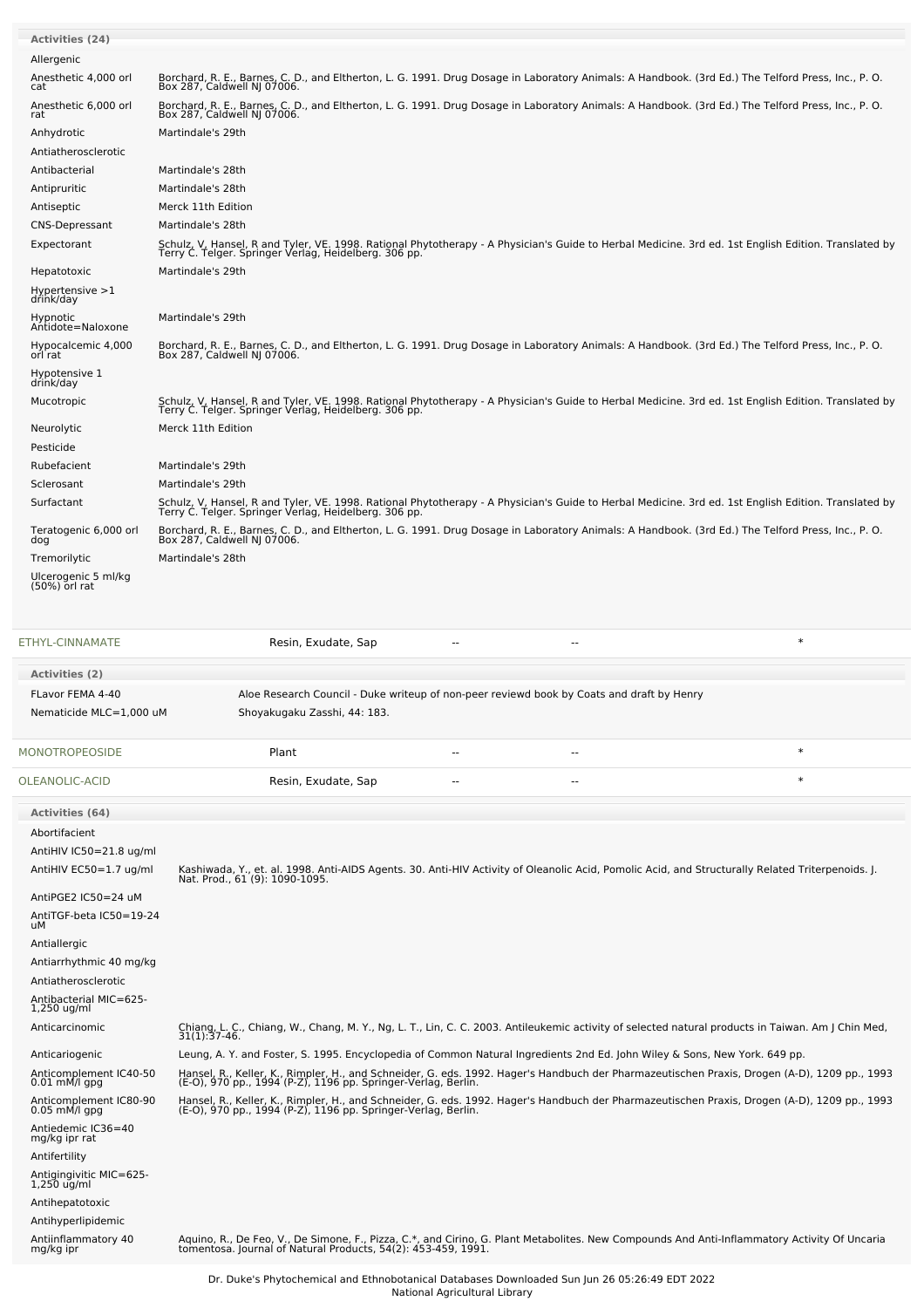| PHENYLPROPYL-CINNAMATE                                                                                                                                                                                    | Resin, Exudate, Sap                                                                                                                                                                                                                                                                                                                    | ۰. | 100000.0       | $\ast$ |
|-----------------------------------------------------------------------------------------------------------------------------------------------------------------------------------------------------------|----------------------------------------------------------------------------------------------------------------------------------------------------------------------------------------------------------------------------------------------------------------------------------------------------------------------------------------|----|----------------|--------|
| PHENYLPROPYL-ALCOHOL                                                                                                                                                                                      | Resin, Exudate, Sap                                                                                                                                                                                                                                                                                                                    | ٠. | $\overline{a}$ | $\ast$ |
| PHENYLETHYLENE                                                                                                                                                                                            | Resin, Exudate, Sap                                                                                                                                                                                                                                                                                                                    | ٠. | ٠.             | $\ast$ |
| Hypolipemic<br>Hypotensive<br>Immunomodulator<br>Leucocytogenic<br>NF-kB-Inhibitor<br>Phagocytotic<br>Piscicide<br>Prostaglandin-Synthesis-<br>Inhibitor igs mus<br>Sedative<br>Uterotonic<br>Vasopressor | ANON. 1948-1976. The Wealth of India raw materials. Publications and Information Directorate, CSIR, New Delhi. 11 volumes.                                                                                                                                                                                                             |    |                |        |
| Hepatoprotective                                                                                                                                                                                          | Advance in Chinese Medicinal Materials Research. 1985. Eds. H. M. Chang, H. W. Yeung, W. -W. Tso and A. Koo. World Scientific Publishing<br>Co., Philadelphia Pa., page 211.                                                                                                                                                           |    |                |        |
| Cardioprotective 40 mg/kg<br>Cardiotonic<br>Cyclooxygenase-Inhibitor<br><b>Diuretic</b><br>Elastase-Inhibitor<br>IC50=~15 uM                                                                              | Leung, A. Y. and Foster, S. 1995. Encyclopedia of Common Natural Ingredients 2nd Ed. John Wiley & Sons, New York. 649 pp.                                                                                                                                                                                                              |    |                |        |
| COX-2-Inhibitor<br>Cancer-Preventive                                                                                                                                                                      | Ringbom, T., Seguar, L., Noreen, Y., Perera, P., Bohlin, L. 1998. Ursolic Acid from Plantago major, a Selective Inhibitor of Cyclooxygenase-2<br>Catalyzed Prostaglandin Biosynthesis. J. Nat. Prod., 61(10): 1212-1215.<br>Stitt, P. A. Why George Should Eat Broccoli. Dougherty Co, Milwaukee, WI, 1990, 399 pp.                    |    |                |        |
| Aromatase-Inhibitor<br>Beta-Blocker<br>Beta-Glucuronidase-<br>Inhibitor $\sim$ 100 mg/kg<br>COX-2-Inhibitor IC50=295<br>uM/                                                                               |                                                                                                                                                                                                                                                                                                                                        |    |                |        |
| Antiviral IC50=21.8 ug/ml                                                                                                                                                                                 | Kashiwada, Y., et. al. 1998. Anti-AIDS Agents. 30. Anti-HIV Activity of Oleanolic Acid, Pomolic Acid, and Structurally Related Triterpenoids. J.<br>Nat. Prod., 61 (9): 1090-1095.                                                                                                                                                     |    |                |        |
| Antiviral EC50=1.7 ug/ml                                                                                                                                                                                  | Kashiwada, Y., et. al. 1998. Anti-AIDS Agents. 30. Anti-HIV Activity of Oleanolic Acid, Pomolic Acid, and Structurally Related Triterpenoids. J.<br>Nat. Prod., 61 (9): 1090-1095.                                                                                                                                                     |    |                |        |
| Antiulcer > carbenoxolone                                                                                                                                                                                 | 31(1):37-46.                                                                                                                                                                                                                                                                                                                           |    |                |        |
| Antitumor (Pancreas)                                                                                                                                                                                      | Chiang, L. C., Chiang, W., Chang, M. Y., Ng, L. T., Lin, C. C. 2003. Antileukemic activity of selected natural products in Taiwan. Am J Chin Med,                                                                                                                                                                                      |    |                |        |
| Antitumor (Kidney)<br>Antitumor (Lung)                                                                                                                                                                    | Chiang, L. C., Chiang, W., Chang, M. Y., Ng, L. T., Lin, C. C. 2003. Antileukemic activity of selected natural products in Taiwan. Am J Chin Med,<br>31(1):37-46.<br>Chiang, L. C., Chiang, W., Chang, M. Y., Ng, L. T., Lin, C. C. 2003. Antileukemic activity of selected natural products in Taiwan. Am J Chin Med,<br>31(1):37-46. |    |                |        |
| Antitumor (Colon)                                                                                                                                                                                         | Chiang, L. C., Chiang, W., Chang, M. Y., Ng, L. T., Lin, C. C. 2003. Antileukemic activity of selected natural products in Taiwan. Am J Chin Med,<br>31(1):37-46.                                                                                                                                                                      |    |                |        |
| Antitumor (Breast)                                                                                                                                                                                        | Chiang, L. C., Chiang, W., Chang, M. Y., Ng, L. T., Lin, C. C. 2003. Antileukemic activity of selected natural products in Taiwan. Am J Chin Med,<br>31(1):37-46.                                                                                                                                                                      |    |                |        |
| ug/ml<br>Antiplasmodial IC50=70-<br>89 ug/ml<br>Antisarcomic<br>Antiseptic MIC=625-1,250<br>ug/ml<br>Antitumor                                                                                            |                                                                                                                                                                                                                                                                                                                                        |    |                |        |
| Antioxidant IC46=10 uM<br>Antiperiodontic MIC=625-<br>1,250 ug/ml<br>Antiperoxidant IC30=200<br>ug/ml<br>Antiplaque MIC=625-1,250                                                                         |                                                                                                                                                                                                                                                                                                                                        |    |                |        |
| Antimalarial IC50=70-89<br>ug/ml<br>Antinephritic IC50=19-24<br>uМ<br>Antioxidant                                                                                                                         | Balanehru, S. and Nagarajan, B. 1992. Intervention of Adriamycin Induced Free Radical Damage. Biochemistry International 28(4): 735-744,<br>1992.                                                                                                                                                                                      |    |                |        |
| Antileukotriene IC50=17<br>uМ                                                                                                                                                                             |                                                                                                                                                                                                                                                                                                                                        |    |                |        |
| Antiischemic 40 mg/kg<br>Antileukemic                                                                                                                                                                     | Chiang, L. C., Chiang, W., Chang, M. Y., Ng, L. T., Lin, C. C. 2003. Antileukemic activity of selected natural products in Taiwan. Am J Chin Med,<br>31(1):37-46.                                                                                                                                                                      |    |                |        |

[SHIKIMIC-ACID](file:///phytochem/chemicals/show/16263) **Plant** Plant -- - - - - - - - - - \* \* \*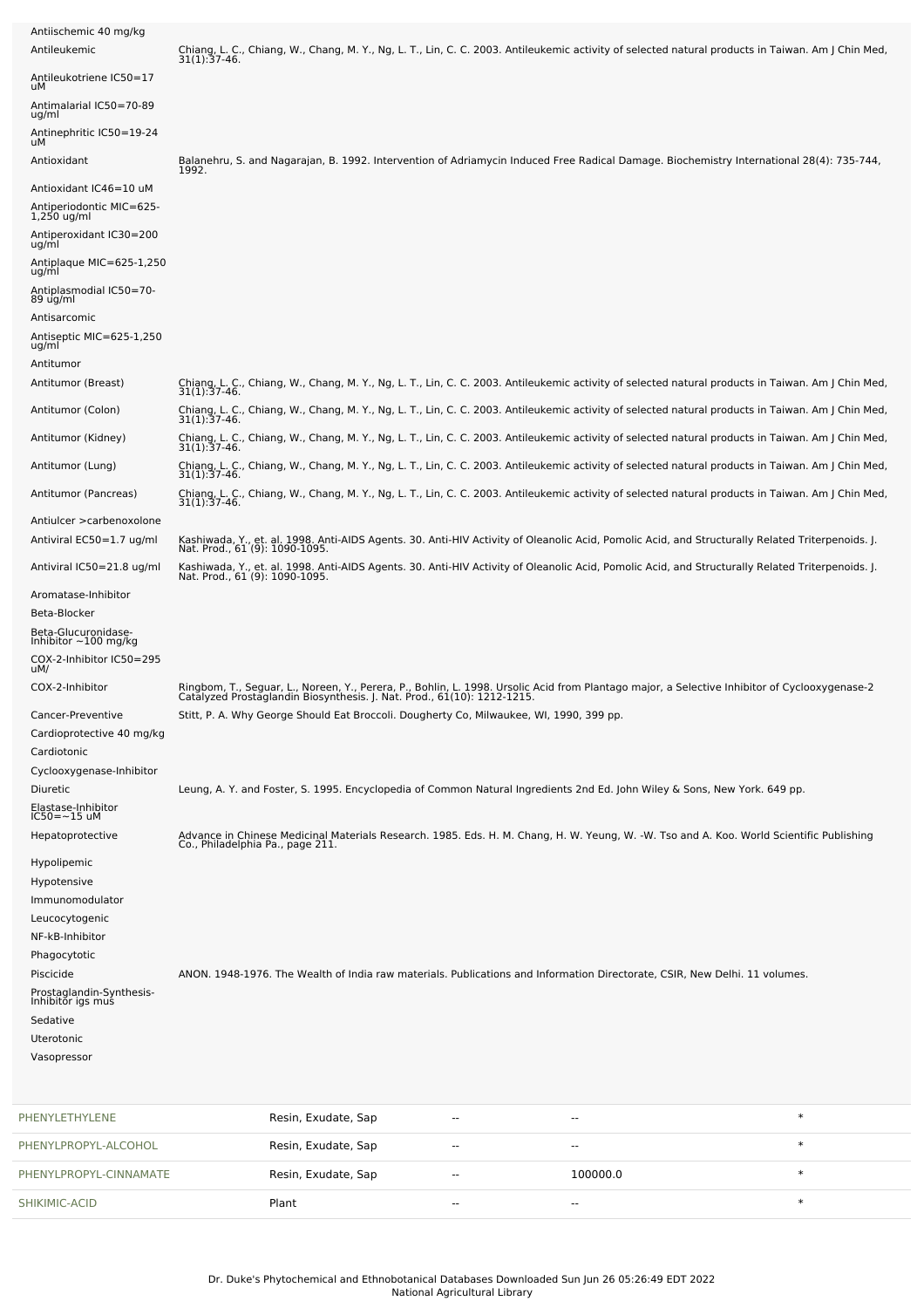| Activities (14)             |                    |                                                                                                                     |                          |                          |        |
|-----------------------------|--------------------|---------------------------------------------------------------------------------------------------------------------|--------------------------|--------------------------|--------|
| Analgesic                   |                    |                                                                                                                     |                          |                          |        |
| Anticancer                  |                    |                                                                                                                     |                          |                          |        |
| Anticonvulsant              |                    | Neuwinger, H. D. 1996. African Ethnobotany - Poisons and Drugs. Chapman & Hall, New York. 941 pp.                   |                          |                          |        |
| Antioxidant 7 x quercetin   |                    |                                                                                                                     |                          |                          |        |
| Antiradicular 7 x quercetin |                    |                                                                                                                     |                          |                          |        |
| Antispasmodic               |                    | Grenand, P., Moretti, C., and Jacquemin, H. 1987. Pharmacopees Traditionnelles en Guyane. l'ORSTROM, Paris. 569 pp. |                          |                          |        |
| Antitumor                   |                    |                                                                                                                     |                          |                          |        |
| Antitumor-Promoter          |                    |                                                                                                                     |                          |                          |        |
| Bruchifuge                  |                    | Jacobson, M., Glossary of Plant-Derived Insect Deterrents, CRC Press, Inc., Boca Raton, FL, 213 p, 1990.            |                          |                          |        |
| Cancer-Preventive           |                    |                                                                                                                     |                          |                          |        |
| Carcinogenic                | Merck 11th Edition |                                                                                                                     |                          |                          |        |
| Ileorelaxant                |                    |                                                                                                                     |                          |                          |        |
| Mutagenic                   |                    |                                                                                                                     |                          |                          |        |
| Pesticide                   |                    |                                                                                                                     |                          |                          |        |
|                             |                    |                                                                                                                     |                          |                          |        |
| <b>STORESIN</b>             |                    | Resin, Exudate, Sap                                                                                                 | 330000.0                 | 500000.0                 | $\ast$ |
| STORESIN-CINNAMATE          |                    | Resin, Exudate, Sap                                                                                                 | --                       | --                       | $\ast$ |
| <b>STYRACIN</b>             |                    | Resin, Exudate, Sap                                                                                                 | 50000.0                  | 100000.0                 | $\ast$ |
| <b>STYRENE</b>              |                    | <b>Essential Oil</b>                                                                                                | $\overline{\phantom{a}}$ | $\overline{\phantom{a}}$ | $\ast$ |
| Activities (3)              |                    |                                                                                                                     |                          |                          |        |
| Irritant                    |                    |                                                                                                                     |                          |                          |        |
| Narcotic                    | Merck 11th Edition |                                                                                                                     |                          |                          |        |
| Perfumery                   |                    | Aloe Research Council - Duke writeup of non-peer reviewd book by Coats and draft by Henry                           |                          |                          |        |
| <b>STYROL</b>               |                    | Resin, Exudate, Sap                                                                                                 | $\overline{\phantom{a}}$ | $\overline{\phantom{a}}$ | $\ast$ |
| <b>TANNIN</b>               |                    | Plant                                                                                                               | $\overline{\phantom{a}}$ | ۰.                       | $\ast$ |
|                             |                    |                                                                                                                     |                          |                          |        |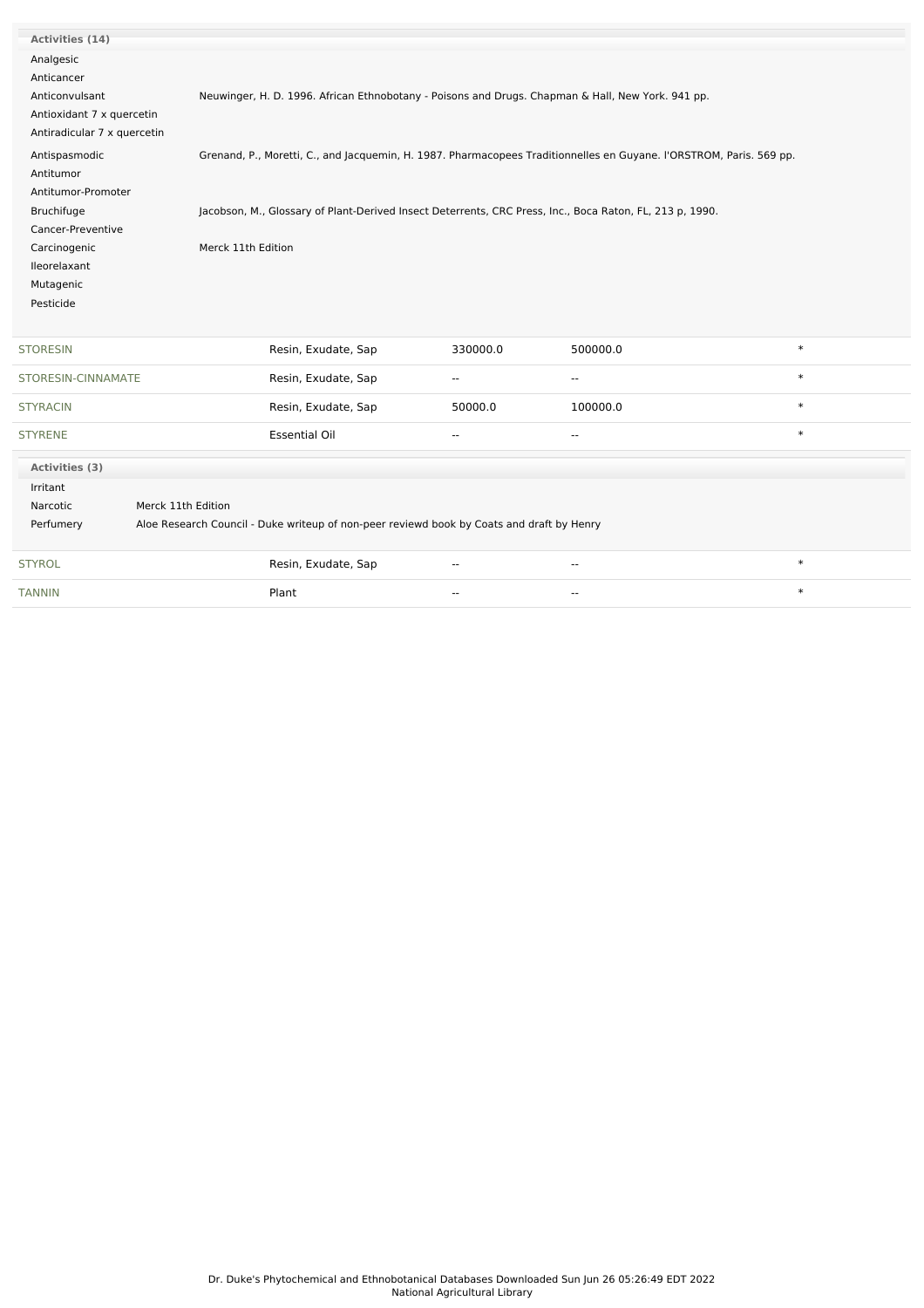| Activities (35)                                  |                                                                                                                                                                                                                                                      |
|--------------------------------------------------|------------------------------------------------------------------------------------------------------------------------------------------------------------------------------------------------------------------------------------------------------|
| Anthelmintic                                     |                                                                                                                                                                                                                                                      |
| AntiHIV                                          |                                                                                                                                                                                                                                                      |
| Antibacterial                                    |                                                                                                                                                                                                                                                      |
| Anticancer                                       |                                                                                                                                                                                                                                                      |
| Anticariogenic                                   |                                                                                                                                                                                                                                                      |
| Antidiarrheic                                    |                                                                                                                                                                                                                                                      |
| Antidysenteric                                   |                                                                                                                                                                                                                                                      |
| Antihepatotoxic                                  |                                                                                                                                                                                                                                                      |
| Antihypertensive                                 |                                                                                                                                                                                                                                                      |
| Antilipolytic                                    |                                                                                                                                                                                                                                                      |
| Antimutagenic                                    |                                                                                                                                                                                                                                                      |
| Antinephritic                                    | Uchida, U., Ohta, H., Niwa, M., Mori, A., Nonaka, G-i., Nishioka, I., and Zaki, M. 1989. Prolongation of Life Span of Stroke-Prone Spontaneously<br>Hypertensive Rats (SHRSP) Ingesting Persimmon Tannin. Chem. Pharm. Bull. 38(4                    |
| Antiophidic                                      | Economic & Medicinal Plant Research, 5: 363.                                                                                                                                                                                                         |
| Antioxidant<br>IC50=1.44 ug/ml                   |                                                                                                                                                                                                                                                      |
| Antioxidant 1/3<br>quercetin                     |                                                                                                                                                                                                                                                      |
| Antiradicular 500<br>mg/kg/day orl mus           | Uchida, U., Ohta, H., Niwa, M., Mori, A., Nonaka, G-i., Nishioka, I., and Zaki, M. 1989. Prolongation of Life Span of Stroke-Prone Spontaneously<br>Hypertensive Rats (SHRSP) Ingesting Persimmon Tannin. Chem. Pharm. Bull. 38(4                    |
| Antiradicular 1/3<br>quercetin                   |                                                                                                                                                                                                                                                      |
| Antirenitic                                      | Uchida, U., Ohta, H., Niwa, M., Mori, A., Nonaka, G-i., Nishioka, I., and Zaki, M. 1989. Prolongation of Life Span of Stroke-Prone Spontaneously<br>Hypertensive Rats (SHRSP) Ingesting Persimmon Tannin. Chem. Pharm. Bull. 38(4): 1049-1052, 1990. |
| Antitumor                                        |                                                                                                                                                                                                                                                      |
| Antitumor-Promoter                               |                                                                                                                                                                                                                                                      |
| Antiulcer                                        |                                                                                                                                                                                                                                                      |
| Antiviral                                        |                                                                                                                                                                                                                                                      |
| Cancer-Preventive                                | HerbalGram No. 22 - Spring 1990, page 14.                                                                                                                                                                                                            |
| Carcinogenic                                     |                                                                                                                                                                                                                                                      |
| Chelator                                         |                                                                                                                                                                                                                                                      |
| Cyclooxygenase-<br>Inhibitor                     |                                                                                                                                                                                                                                                      |
| Glucosyl-<br>Transferase-Inhibitor               |                                                                                                                                                                                                                                                      |
| Hepatoprotective                                 |                                                                                                                                                                                                                                                      |
| Immunosuppressant                                |                                                                                                                                                                                                                                                      |
| Lipoxygenase-<br>Inhibitor                       |                                                                                                                                                                                                                                                      |
| MAO-Inhibitor                                    |                                                                                                                                                                                                                                                      |
| Ornithine-<br>Decarboxylase-<br><b>Inhibitor</b> |                                                                                                                                                                                                                                                      |
| Pesticide                                        |                                                                                                                                                                                                                                                      |
| Psychotropic                                     |                                                                                                                                                                                                                                                      |
|                                                  | Uchida, U., Ohta, H., Niwa, M., Mori, A., Nonaka, G-i., Nishioka, I., and Zaki, M. 1989. Prolongation of Life Span of Stroke-Prone Spontaneously<br>Hypertensive Rats (SHRSP) Ingesting Persimmon Tannin. Chem. Pharm. Bull. 38(4                    |
| Xanthine-Oxidase-<br>Inhibitor                   |                                                                                                                                                                                                                                                      |
|                                                  |                                                                                                                                                                                                                                                      |

[VANILLIN](file:///phytochem/chemicals/show/17794) Resin, Exudate, Sap -- -- \*